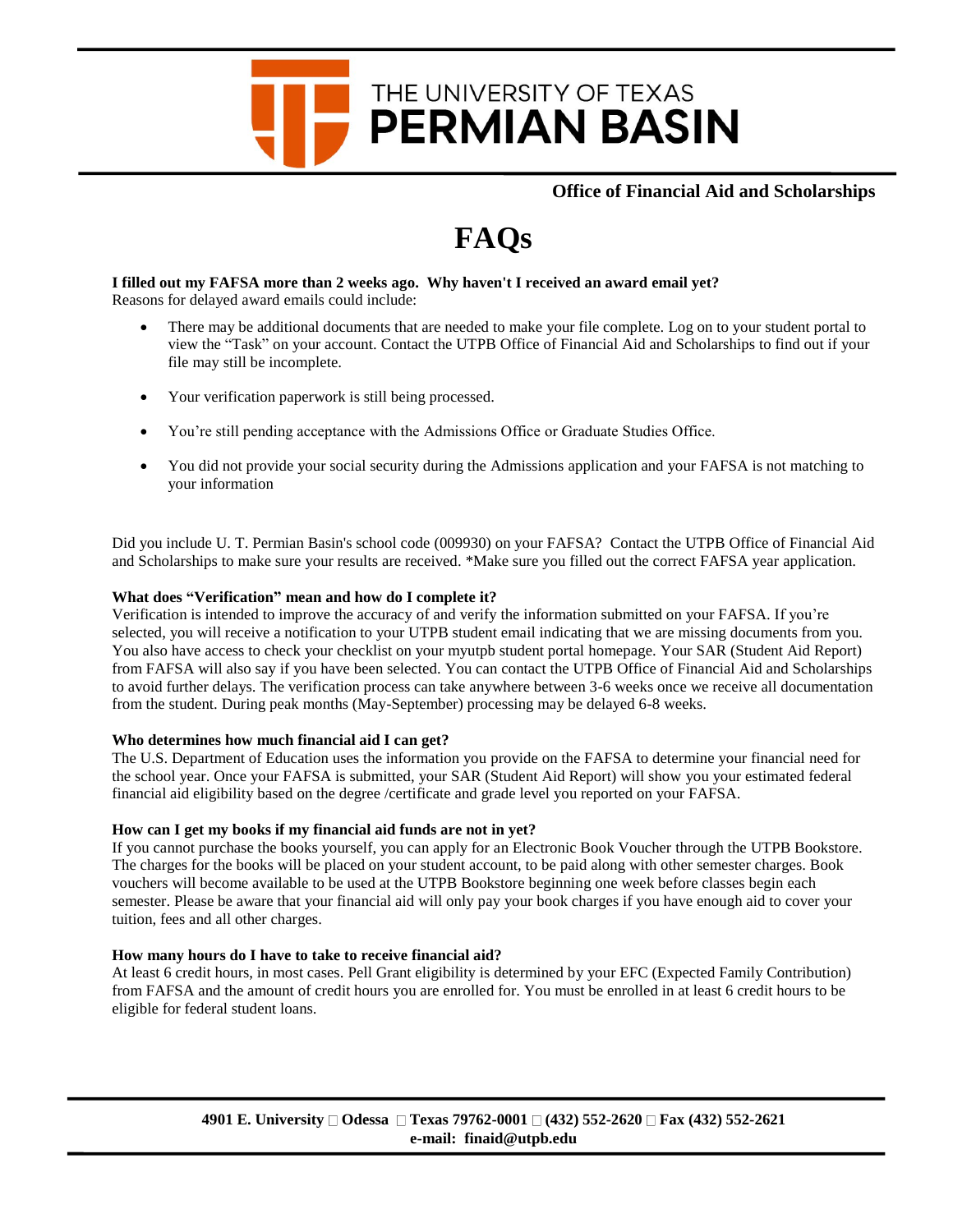# **Do I have the option to only accept part of my student loan(s) instead of the full amount?**

Yes. You can decrease the overall amount of your loan(s) upon initially accepting the loans(s). Keep in mind loans are mainly awarded on a yearly (Fall/Spring) basis. The amount you decrease the loan to will be split between the Fall and Spring.

# **How will my financial aid be disbursed?**

We are a pre-census date disbursement university and transmit aid prior to our census date (usually one week before classes begin). Any assistance you have been awarded will be applied to what you owe the University.

## **What do I do if I receive a notification that I am in danger of being dropped from classes for non-payment?**

- You will need to set up a payment arrangement with the UTPB Accounting Office.
- Make sure that you are not missing any documentation with UTPB Office of Financial Aid and Scholarships.

#### **Does dropping classes affect my financial aid?**

Yes, in some cases. For instance, if you fail to complete 67% of all credit hours attempted at UTPB, you could face Financial Aid Suspension. See the "**Satisfactory Academic Progress**" regulations in the UTPB catalog or on the UTPB Financial Aid webpage here[: https://www.utpb.edu/admissions-aid/financial-aid/satisfactory-academic-progress.](https://www.utpb.edu/admissions-aid/financial-aid/satisfactory-academic-progress) Dropping classes could also reduce the amount of your awards. Check with the UTPB Office of Financial Aid and Scholarships and your academic advisor before dropping a course(s).

#### **What happens if my grades are not maintained? How do I get back on financial aid assistance?**

Student Academic Progress will be checked after each semester. Students who are found to not be making progress either for qualitative or quantitative reasons will be put on Financial Aid Warning. Students with a warning status will not have their aid suspended and will be allowed to receive aid for one additional semester. At the end of the following semester, academic progress will be checked again. All students who are on Financial Aid Warning, and have not met the minimum requirements for academic progress will be placed on Financial Aid Suspension. These students will not be eligible to receive aid until they have successfully met the academic progress standards or successfully appealed their SAP.

#### **What type of aid can graduate students get?**

The majority of graduate students will only be eligible for unsubsidized loans. Graduate eligibility for loans and limited State grants is determined by completing the FAFSA. For students who have used all of their unsubsidized loan eligibility or need additional funds, you may apply for a Grad PLUS student loan and or third-party loan. A credit check is performed to ensure that no adverse credit information (bankruptcies, write-offs, etc.).

# **What would cause my award(s) to be reduced or eliminated?**

Your award(s) could be reduced or eliminated if:

- You do not register for at least 12 hours as an Undergraduate or at least 9 hours as a Graduate. Students must be enrolled in a minimum of 6 credit hours in a semester in order to be eligible to receive a loan disbursement.
- You drop courses before creating an academic record. Check the online academic calendar for specific refundable dates.
- You receive any additional assistance from other third-party sources that can change your financial need or puts you near your estimated COA (Cost of Attendance).
- You do not complete any required documents prior to disbursement.
- You are not meeting SAP standards and placed on Financial Aid Suspension.

# **If I withdraw from the university, do I have to pay back any of my financial aid?**

Yes, in some cases the student may be required to repay financial aid funds to UTPB. See the regulations in the UTPB catalog.

### **Do I ever have to pay back any of my federal financial aid?**

Yes, in some cases. This is true when a student creates an academic record for the semester and you do not successfully complete the courses (i.e., receives all final grades of F, W, I and/or U) or withdraw from all of your courses for the semester. The UTPB Office of Financial Aid and Scholarships is required to perform a calculation known as a return to Title IV Funds (R2T4). This federal formula calculation is completed up to 45 days after your last date of attendance and determines that amount of aid that has been earned.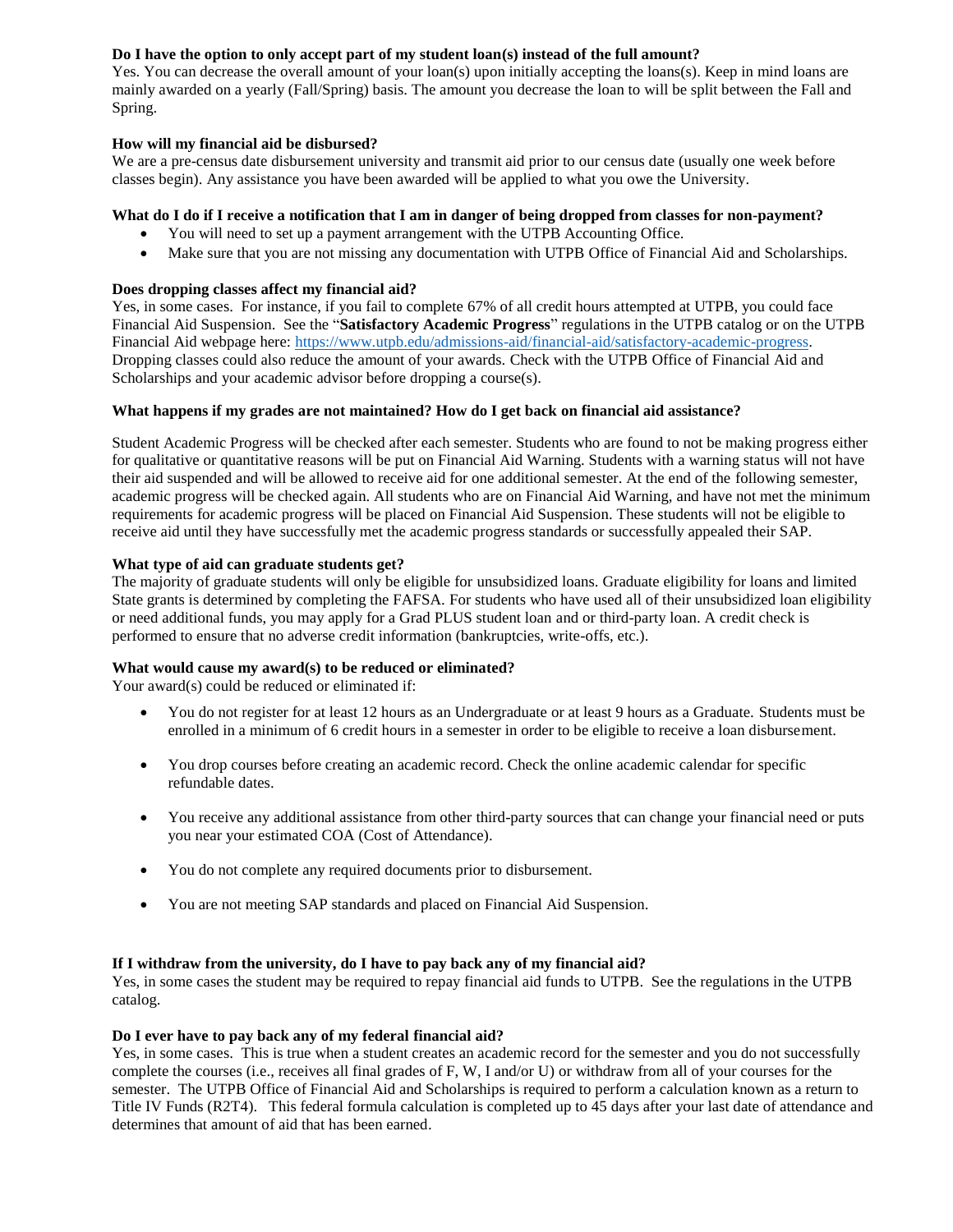- Withdraw from UTPB and create an academic record.
- Fail all the courses you are enrolled for the semester. Calculation is completed up to 45 days after the grades are posted to your transcript.

## **How do I identify/apply for scholarships or other sources of aid?**

Avoid scholarship scams such as:

- You have to pay a fee
- Money-back offers or guarantees
- Credit card or back account information required
- Provides "exclusive" information

You can inquire with the UTPB Office of Financial Aid and Scholarships for information on third-party scholarship websites.

**What if the information I am required to provide on my FAFSA does not reflect my present financial situation?** You can submit a Special Circumstance form to the UTPB Office of Financial Aid and Scholarships. Special circumstances are anything that makes the information provided on the FAFSA form not reflective of the family's ability to pay. This can include anticipated differences between the prior tax year and the upcoming award year, such as an impending job loss or unusual capital gains. It can also include anything that differentiates the family's situation from other families, such as medical expenses not covered by insurance. If approved, the UTPB Office of Financial Aid and Scholarships can update your FAFSA to reflect your current or expected financial situation for the upcoming school year. This process can take up to 6 weeks during peak awarding months. It is important to include all necessary forms/documentation in order to avoid any delays in your paperwork being processed.

#### **How long does it take to get a Direct Loan?**

You will be offered your yearly (Fall/Spring) loan eligibility in your fall semester when you are packaged. If this is your first Direct Loan at UTPB, you must complete a loan Entrance Counseling and a Master Promissory Note (available at [www.studentaid.gov\)](http://www.studentaid.gov/) before your loan will disburse.

## **How much can I borrow from the Direct Plus Loan?**

The maximum PLUS loan amount you can borrow is the cost of attendance (determined by the school) minus any other financial assistance received.

# **What is a Graduate Plus Loan and how do I qualify for one?**

To receive a Direct PLUS Loan, you must

- be a graduate or professional student enrolled at least half-time (6 credit hours) at an eligible school in a program leading to a graduate or professional degree or certificate
- not have an adverse credit history

You must complete these three applications:

- o Free Application for Federal Student Aid (FAFSA) at the fafsa.ed.gov website;
- o Federal Direct Graduate PLUS Loan Application and it be approved and;
- o Master Promissory Note (PLUS MPN) at the studentloans.gov website

You must contact the UTPB Office of Financial Aid and Scholarships after you have completed these three steps so that we can work on awarding the Graduate Plus Loan to your financial aid award. You will also need to accept the amount that you would like to borrow for the academic year through your my.utpb.edu student portal.

#### **I received notification through my FAFSA that I am in loan default. What does that mean and what do I need to do to get awarded Financial Aid?**